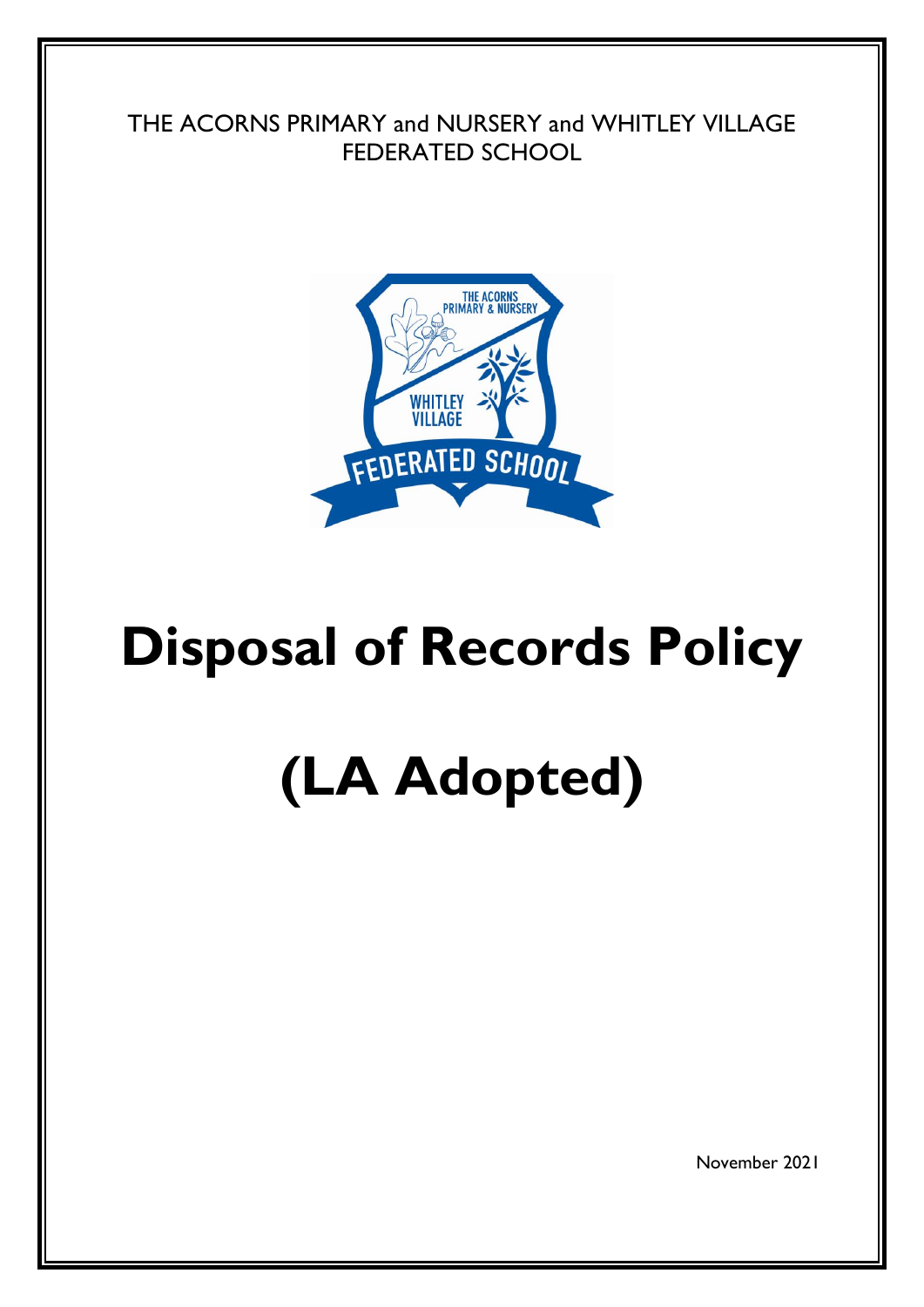# **1. Scope of the policy**

- 1.1 Each individual school should have a records management policy. This policy applies to all records created, received or maintained by staff of The Acorns and Whitley Village Federated School in the course of carrying out its functions.
- 1.2 Records are defined as all those documents which facilitate the business carried out by The Acorns and Whitley Village Federated School and which h are thereafter retained (for a set period) to provide evidence of its transactions or activities. These records may be created, received or maintained in hard copy or electronically.
- 1.3 The Records Management Policy applies to records in all formats, both paper and electronic.
- 1.4 A small percentage of the school's records will be retained permanently in line with the School's retention schedule.

#### **2. Definitions**

.

- 2.1 "The School" means The Acorns and Whitley Village Federated School
- 2.2"FOIA" means the Freedom of Information Act 2000 and amendments.
- 2.3 "DPA" means Data Protection Act 2018
- 2.4 "GDPR" means General Data Protection Regulation 2018
- 2.4 The "Accounting Officer" means the individual who has overall accountability for records management.
- 2.5 "DfE" means the Department of Education

## **3. Statutory and Regulatory Environment**

The Acorns and Whitley Village Federated School is a data controller with obligations set out in the Data Protection Act "DPA" and General Data Protection "GDPR" 2018 and a public authority with obligations under the Freedom of Information Act "FOIA" 2000.

The legislation and regulatory framework for records management is outlined below and includes:

- The Data Protection Act 2018
- General Data Protection Regulation 2018
- The Freedom of Information Act 2000
- The Environmental Information Regulations 2004
- The Public Records Act 1958
- The Re-use of Public Sector Information Regulations 2005
- Section 46 of the Freedom of Information Act Records Management
- BS ISO15489 Records management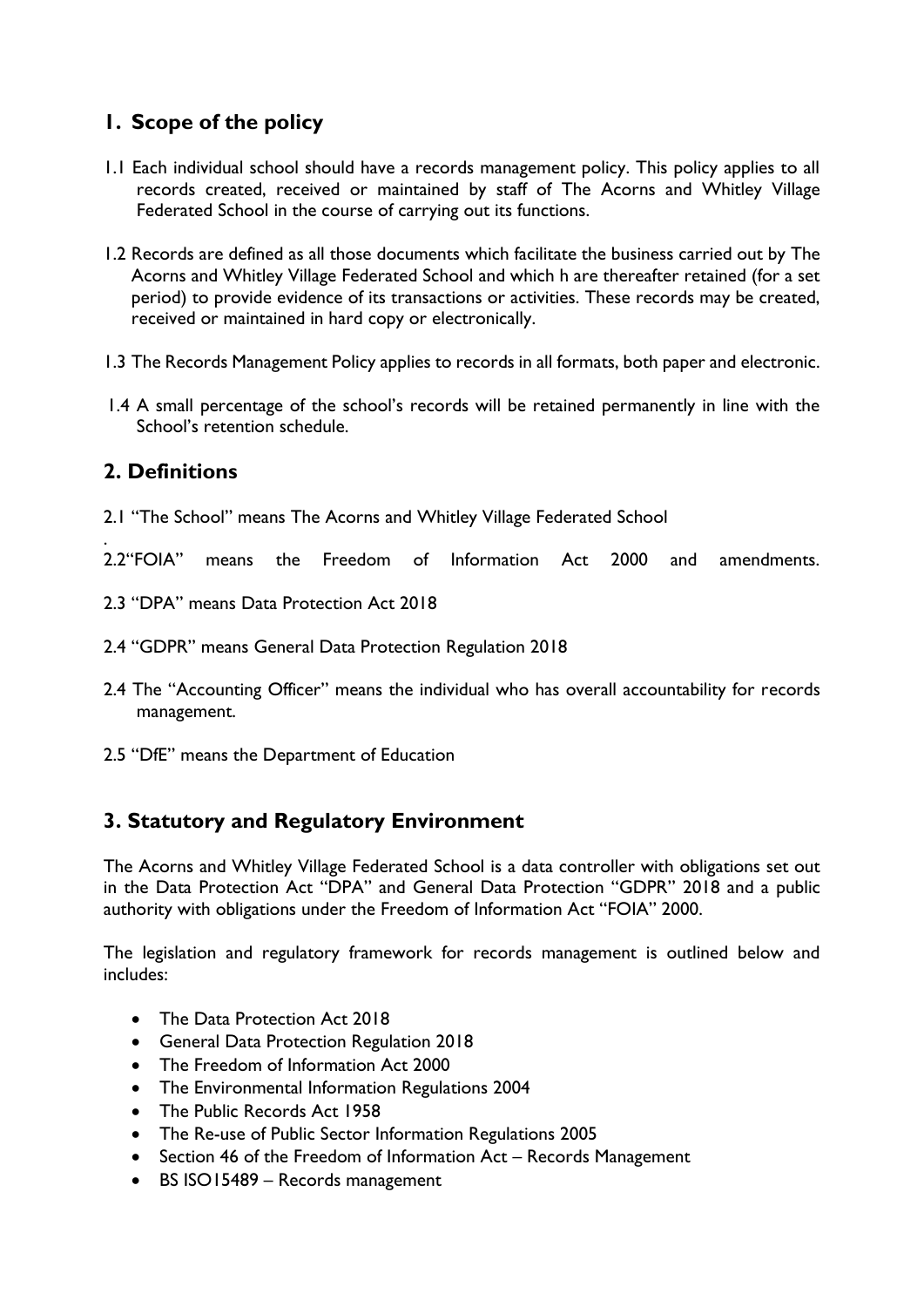• The ICO's published guidance and codes of practice

#### **4. Principles of good records management**

The School accepts the following core principles as essential to maintaining effective records management. The principles apply to the management of all records, whether paper or electronic:

- 1. Records management is recognised as a core-corporate function
- 2. Records management policies and procedures are applied consistently across The Acorns and Whitley Village Federated School
- 3. Records management are mapped to business functions and activities
- 4. Records are created according to agreed forms and structures
- 5. Records are kept in systems that enable them to be stored, retrieved, used and shared as necessary.
- 6. Records are maintained in a safe and secure environment, where access to them is controlled.
- 7. Records are retained only for as long as they are required, in line with the relevant legislation, as set out in the retention schedule. The School will be able to explain why records are no longer held.
- 8. Compliance is regularly monitored and assessed by the accounting officer
- 9. Paper arrangements are made for the long-term preservation of and access to materials of historic significance.
- 10. Paper records are recorded with an appropriate naming convention so that the records can be easily retrieved.

## **5. Retention Schedule**

- 5.1 A retention schedule is a list of records for which pre-determined destruction dates have been established.
- 5.2 The School will comply with the Department of Education's "DfE" retention schedule.
- 5.3 The retention schedule is applicable to any record which performs the function covered by this guidance. Records may include files, microform, electronic records or any other format.

#### **6. Responsibilities**

- 6.1 The School is responsible for maintaining and record keeping systems in accordance with the regulatory environment. The "accounting officer" will be the person with overall responsibility for this policy, the Data Protection Lead, Mrs C Catherall
- 6.2 The individual responsible for records management in the school will give guidance for good records management practice and will promote compliance with this policy so that information will be retrieved easily, appropriately and in a timely way. They will also monitor compliance with this policy by checking annually to see if records are stored securely and can be accessed appropriately.